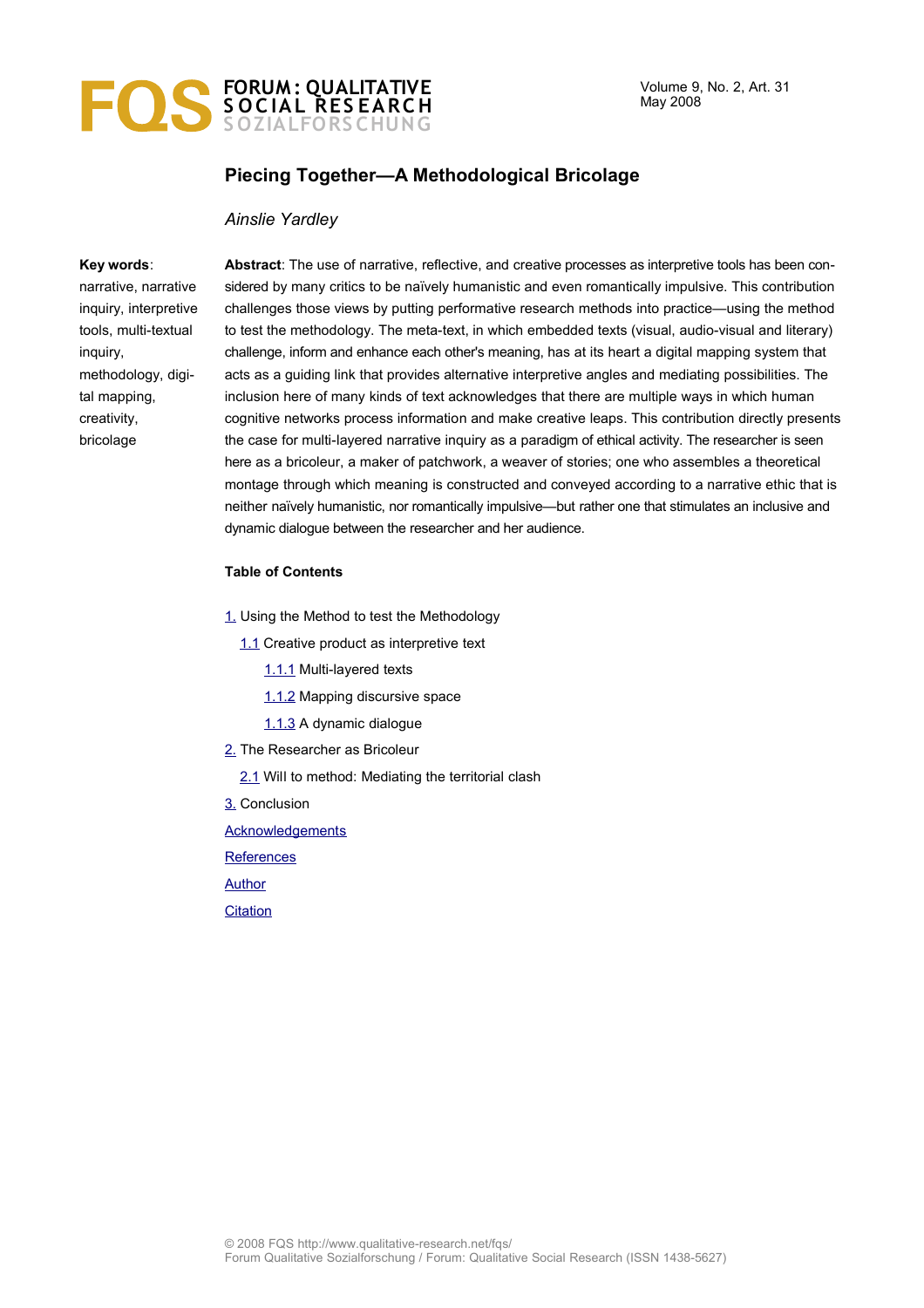

# <span id="page-1-0"></span>**1. Using the Method to test the Methodology**

Figure 1: AIDS Quilt, montage of photographs by Ponch HAWKES, 1994. [AIDS Quilt movies.](http://www.creativitycountry.net.au/creativity/quilt_block.htm)

Each quilt panel shown in the photograph can be clicked on to play individual movies about the panel and person whose life it remembers. [1]

## <span id="page-1-1"></span>**1.1 Creative product as interpretive text**

I have drawn the reader into this written text through a series of stories, images and short movies from the Australian and New Zealand AIDS Memorial QUILT Projects accessed through an electronic medium. Why would I include such stories, art works, and digital media in a theoretical discourse and claim that the contribution they make to the discussion is both descriptive and interpretive? [2]

The critic might say that, at best, images, real-life stories and movies have an illustrative function, at worst that they simply provide a diversion to mask a lazy avoidance of critical thinking and/or a lack of commitment to data collection—a poetic muddying of the waters. Bells and whistles perhaps. A form of narrative navel-gazing, as David SILVERMAN suggests, that sets the stage "for a dialogue of the deaf between itself and the community" (SILVERMAN, 1997, p.240). Subjective and unverifiable. SILVERMAN beds in this view by describing attempts to engage directly (and interactively) with the narratives of research participants (fictional or otherwise) as a "romantic impulse" elevating "the experiential to the level of the authentic" (SILVERMAN, 1997, p 248). Unflattering both to the hearing impaired (or the person living with AIDS) and the qualitative researcher about to embark on a narrative turn. SILVERMAN is, of course, making the case for maintaining rigour, not condemning narrative inquiry per se, but I wonder what it is about "experience" itself that could possibly lack authenticity? Is it not the method of presentation of experience that might be the culprit rather than the experience itself? Perhaps we could join forces, the deaf and I, turn the narrative corner together and discuss our chosen research topics in whatever language we found appropriate to convey our intended meaning. Why might we want to communicate with one another about our lived experience anyway?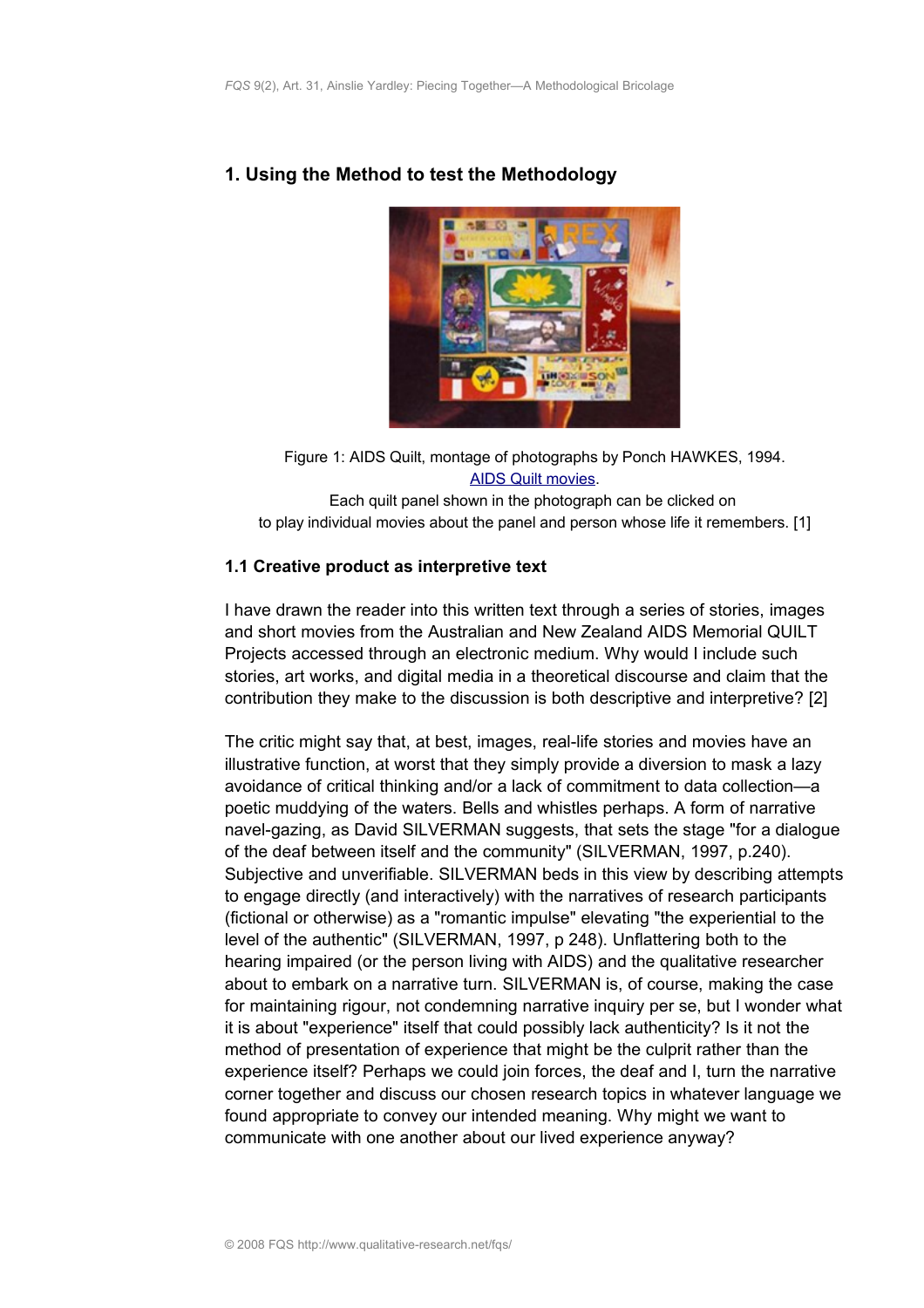

Video 1 (audio track): Carmen's Cosmology. In this story Carmen tells Frank his favourite tale about the beginning of the universe and the dawn of human consciousness (YARDLEY, 2003). [3]

### <span id="page-2-0"></span>*1.1.1 Multi-layered texts*

The inclusion of many kinds of texts in this article, including stories emerging from lived experience (the AIDS QUILT) and fiction (Carmen's Cosmology) has two purposes—to directly present the case for narrative inquiry as a valid modality and a paradigm of ethical activity (LEDBETTER, 1996; NUSSBAUM, 1990); and to acknowledge that we each make meaning in our own way, that there are multiple ways in which human cognitive networks process information and make creative leaps (GARDNER, 1985). I use the term "narrative inquiry" broadly, to include visual, verbal, musical and written narrative texts. [4]

In early 2000 I presented at a social science forum. My presentation consisted of a performance of selected literary texts that I had been working on as part of my theoretical exploration of creativity, consciousness, and disruption. These recited texts were performed with an accompanying montage of film and stills, which have since been incorporated into a website and a DVD-ROM that accompanies a more "traditional" written text. I had intended to create a feast for the eye and ear that would give my fellow scholars a taste of what was to come in the next phase of this research-in-progress. The collection of stories and images reflected the processes involved and events experienced during the production of the creative work I had been engaged in. There were many images, and many kinds of text. I had made a deliberate choice to present the material in this way, as it reflected the project work I had been undertaking, my methodology and some of the multi textual forms I intended to combine in the finished work. Numbers of texts which now form part of the theoretical discussion were missing, including the one that many would argue, and indeed did argue, was the most important the traditional written analytical "academic" text set in the context of the relevant body of "literature". Some indicated that in the context of this forum the appropriate interpretive system was not available, as it might have been in the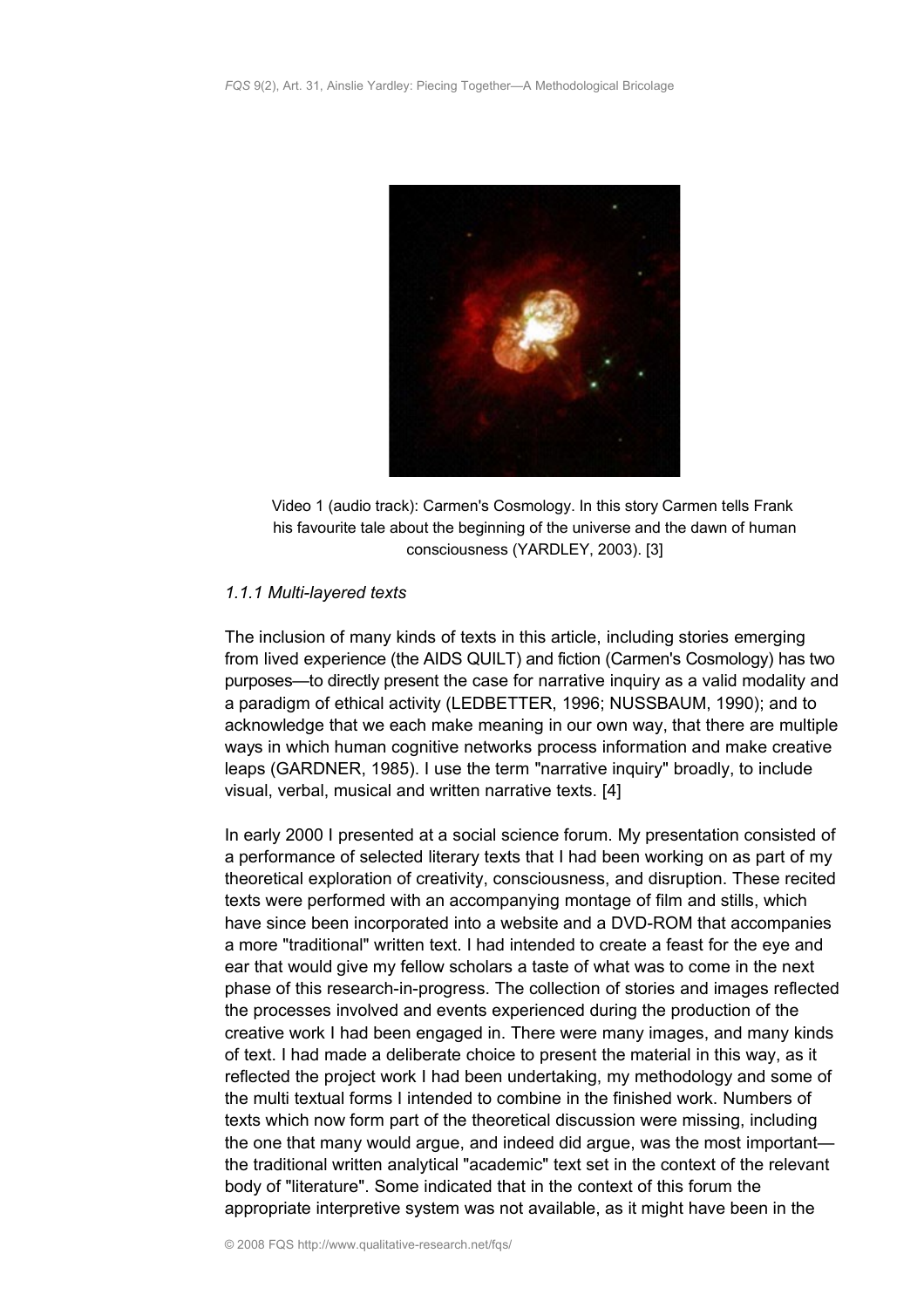"performance" presentations of the previous day, to "read" my text and that therefore they couldn't (wouldn't?) share in the discourse. It would seem that the inability of the audience to read my text was a matter of definition. I was presenting in a "social science" context, not a "performative" one, which, by definition, allows performance. While I felt confident that what I was doing and where I was headed was valid—my research trajectory was not apparent to many of the people present. This was quite a shock, partly because the reactions of some were quite angry but, essentially because the multi-textual development of the argument was in fact a theoretical underpinning of the research itself. Arghh! Terrible moment. Condemned to the academic wilderness! Why were the texts that I was presenting so resoundingly challenged? Not because they inherently lacked the capacity to convey meaning, all texts communicate something, and mine were designed to convey a great deal, but because the code was missing that could transfer meaning across the texts in the context of this very particular environment. If I was asking people to travel in, for them, uncharted territory, then it was my responsibility to provide them with a confident and reliable guide who spoke their language or a very clearly means to chart their journey. To defend my position what I needed was a map.



Figure 2: [Creativity Countrylink website](http://www.creativitycountry.net.au/creativity/creativity_country.htm) navigation map [5]

It was in the context of this forum that I hit upon the analogy of the London Underground map to explain my purpose. When that map was conceived it broke through a literal mind set that expected a map to show a miniaturised version of how things actually were—relative distances to scale etc., rather than providing, at a glance, the order of things—what was next to what and where a passenger could make connections and get on and off at the stations of their choice. I have used this principle in the design of the mapping system presented at the portal of my Creativity Country website. This map has become the home page to which the reader always returns (YARDLEY, 2004). [6]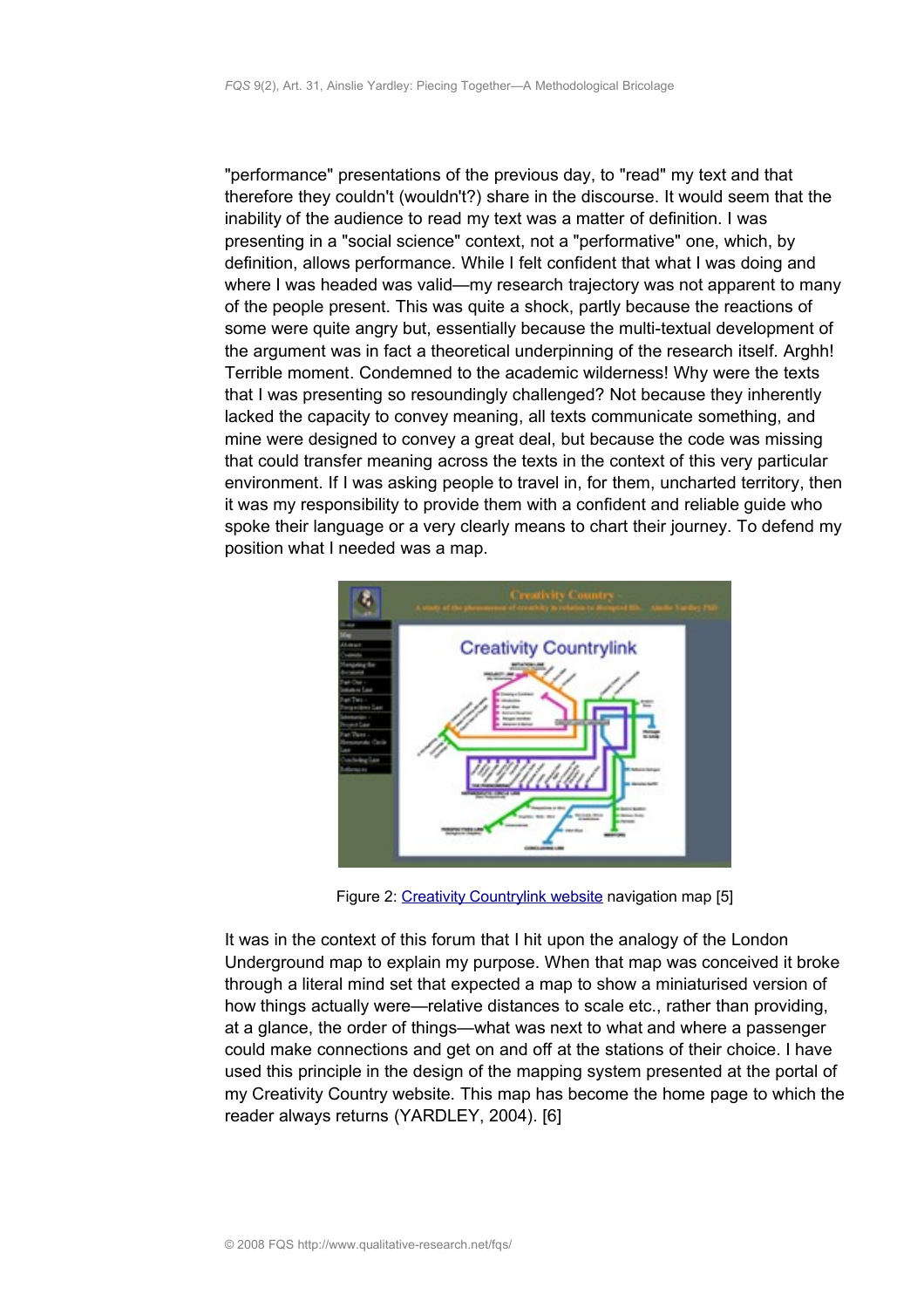### <span id="page-4-1"></span>*1.1.2 Mapping discursive space*

At first glance it is easy to see how the reader would use this map as a tool for moving around this (or any) web-based document, but this kind of map is more than a navigation aid. It does more than provide a way around a text. Even more importantly, the map defines the landscape of the research question and reflects its identity, just as the rail map defines the boundaries of Sydney or London, and names the stations with all their iconic resonance and layered meaning. The map tells a visual story, mapping the conceptual links visually and allowing the researcher to show how a specific research agenda is contained within a larger cross-disciplinary domain. The breakthrough of this interactive map made it possible to traverse different paradigms simultaneously without overload or confusion. It is possible to see at a glance where the theoretical connections are being made. The reader can follow the route of their choice at any given part of the journey and determine, to a certain extent, their point of arrival—thus making it possible to cover a broad, multi-disciplinary terrain and to handle the kind of complexity that tackling meta questions, such as the nature of creativity, usually makes such a daunting task. The advice that researchers are given again and again is to narrow down their research question, to be specific, to stay on the main methodological and theoretical thoroughfare and resist going down those fascinating cross-disciplinary side roads. If it's not obviously on point or in the right theoretical domain, researchers are told—Let it go! As we all know, those fascinating side roads and intuitive diversions often lead somewhere important, however obscure the route might seem in the beginning. Why let them go? Why not pinpoint them on the philosophical map, find which line on which they belong and make the connections? [7]

The notion of "creativity as country" and therefore a mappable space emerged for me initially as a metaphor to assist in conceptualising a phenomenon which seemed to be imbued with spatial and temporal characteristics, and indeed, like all countries, to have borders, laws governing conduct within those borders, and conditions of exit and entry. The methodological map made it possible to cross that theoretical threshold. I am hopeful that it is an idea that will help others to explore even the most inaccessible and unpopular regions of their chosen research domains. [8]

### <span id="page-4-0"></span>*1.1.3 A dynamic dialogue*

There are many advantages to approaching a text in this way. To a certain extent the presence of a number of different kinds of texts within the meta-text provides a continual ground for self-critique not possible within a mono-text. For example, I cannot predict in advance what sub-plot will emerge when I place, side by side, written and visual texts which, while undertaken within the same methodological boundaries, have been created independent of one another over time, albeit by me (the QUILT montage and Carmen's Cosmology and the Creativity Country Underground Map). Visual images brought into a dialogue with other texts are, as I have already pointed out, more than "illustrations", they become more like the images that illuminate medieval manuscripts, providing an alternative language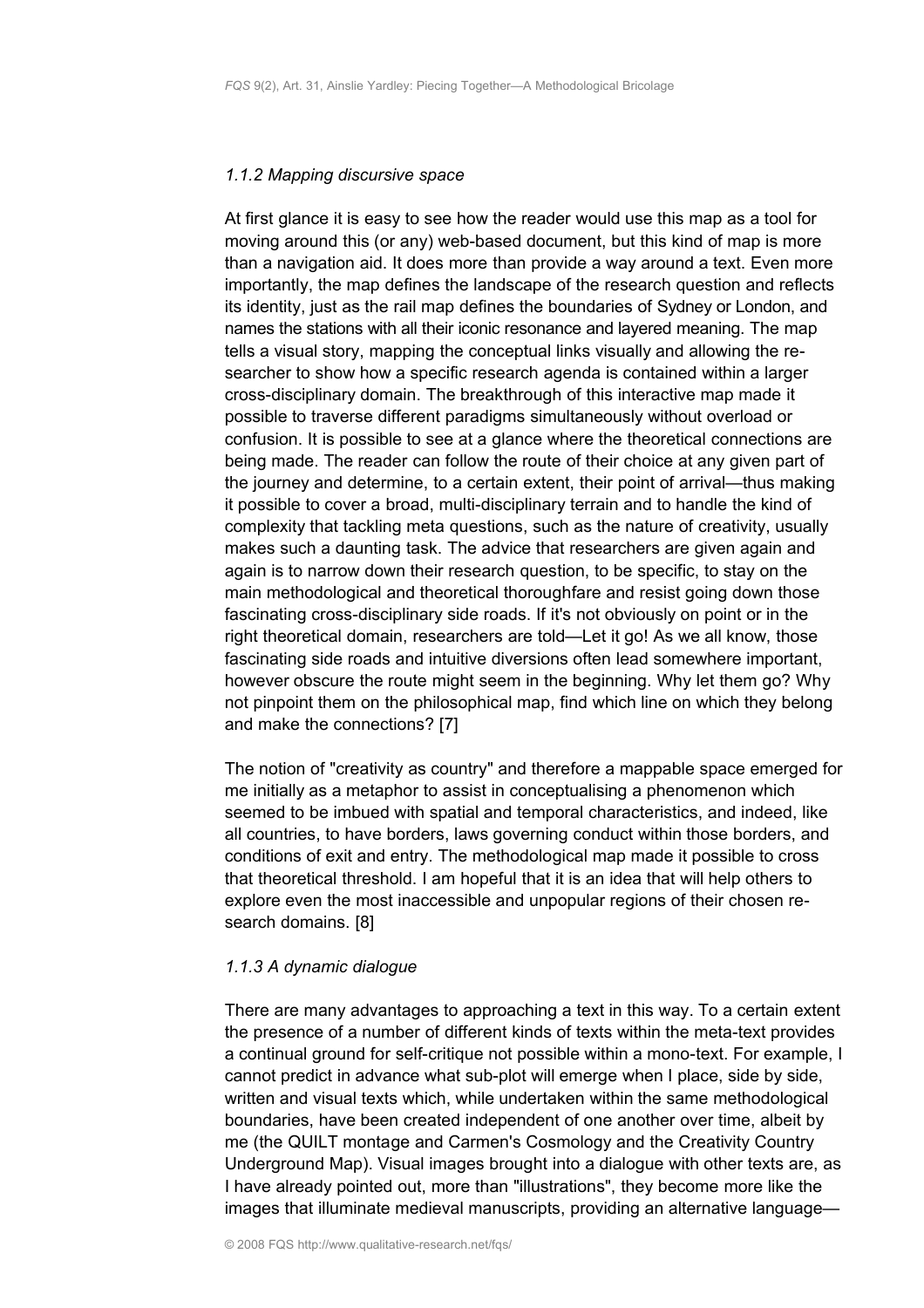an "illumination" of the soul and spirit of the text—a way of capturing what could not be said in words common to all. The literary, visual, and audio-visual texts are intended to speak directly to one another, to provide alternative interpretive angles to inform and enhance each other's meaning. But this is, of necessity, a dynamic dialogue and the texts also challenge each other by increasing the mediating possibilities. Some forms are more "fixed" than others, as is the case with film—in that the camera records actual moments in time that can then be seen by others. I can digitally alter image, of course, but I cannot manufacture after the fact what the camera recorded—although I can, and do, make choices about what the camera is allowed to "see", or what I edit out, consciously and unconsciously. Other forms are more fluid, as is the case with all forms of writing. I reflect on and interpret what my eyes saw and my mind/body experienced through the written medium of fictional and analytical texts. The fictional texts have the advantage of being able to reveal the "inner life" of the analytical text that is usually obscured—as the illuminations were intended to do in early religious texts. The purpose of these illuminations was then, as mine is now, to bridge the gap between different ways of thinking and seeing and different bodies of knowledge, and to offer myself and my reader the opportunity of becoming textually multi-lingual. The methodology has the capacity to extend the boundaries in which I may explore my philosophical question but, inarguably, presents a complex design challenge.



Video 2: *Frank's Train of Thought.* In this story, Frank rides a train between Bondi Junction and Waterfall and muses on black holes, fat ladies knees, and the meaning of words. This narrative was originally written for actor John BAILEY and was performed by him at the Sydney Fringe Festival (YARDLEY, 1999). [9]

## <span id="page-5-0"></span>**2. The Researcher as Bricoleur**

How could I, as an artist, writer, and researcher best accommodate the transdisciplinary tensions (of language and meaning) and navigate the great sea of information, opinions, ideas, and prejudices that surround the development of any new transdisciplinary methodology in (as far as the social sciences are concerned) a relatively untried medium? [10]

Frank's stream of consciousness approach (as can be seen in his story) has a degree of merit, his mind fluidly ranging over the territory accessible to him,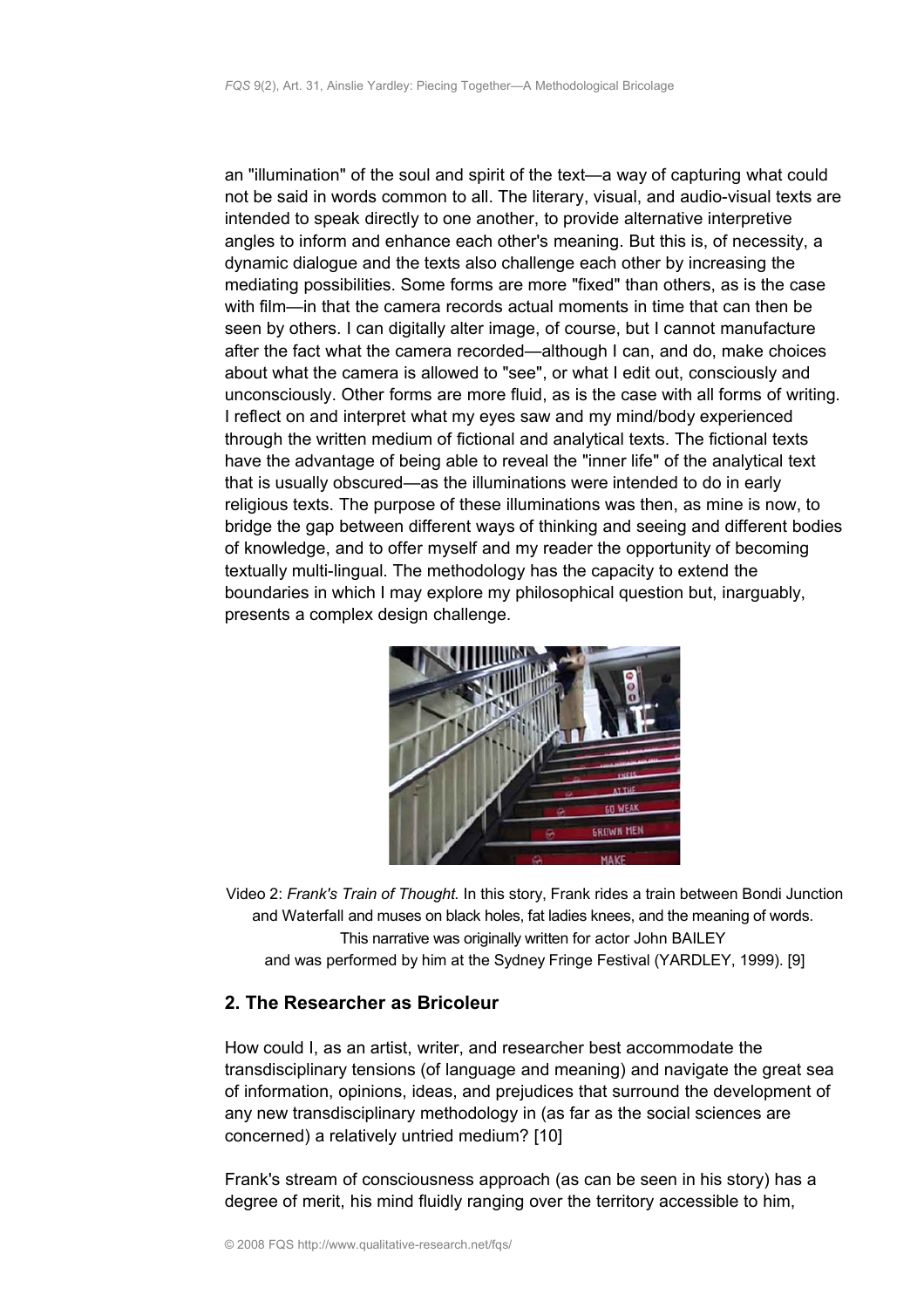alighting on one image, one idea, and then another—gathering, filtering, feeling his way. The merit of this approach, for Frank, lies in its free-ranging fluidity and its lack of attachment to any thought in particular along the way—its lack of prejudice in fact, and its avoidance of premature commitment. But this approach is, as Frank's mother had realised, worryingly untethered to any substantial body of knowledge or structural system, hence her providing him with Collin, his fat friend full of words and meanings. With Collin (his dictionary) at his side, Frank has become something of a bricoleur (WEINSTEIN & WEINSTEIN, 1991), piecing together a patchwork of ideas and possible solutions to the problems that trouble him. [11]

I am, as researcher, a bricoleur, a maker of patchwork, a weaver of stories, an assembler of montage (LINCOLN & DENZIN, 2003, p.5) by which means I construct and convey meaning according to a narrative ethic, an approach to research that is neither naïvely humanistic nor romantically impulsive—nor, by any means, easy to achieve. To do this kind of work effectively I need at my disposal a range of techniques and media capable of containing my multiple texts and making them accessible and coherent to the reader. [12]

WEINSTEIN and WEINSTEIN (1991, p.161) describe the results of the bricoleur's method as an "emergent construction" that reconfigures itself, adding new methodological tools, new forms of representation and interpretation, in response to the unpredictable and unforeseeable needs of an ever changing research environment. This extended methodological framework provides the researcher with the opportunity to explore a more open, expansive terrain, to interpret and reinterpret data across the different textual and visual forms. Research work undertaken in this way inevitably tests the capacity of the methodology itself to move successfully beyond the boundaries of more formally documented and disseminated research practices. This paper, due to the constraints of space and time, is limited in its scope to "describe and show" anything close to a comprehensive range of possibilities, but it nevertheless provides examples of the added value more creative approaches to research might bring to the human sciences. [13]

## **2.1 Will to method: Mediating the territorial clash**

A multi-media, multi-textual, narrative approach to research provides a "literary" form that can be fully integrated with its philosophical content, across disciplines; a form that has the capacity to mediate territorial clashes of discourse within the academy (D'CRUZ, 1995) and open the conceptual ground for genuine transdisciplinary conversations. It can do this precisely because the methodology does not require that a line of inquiry subsidiary to, or divergent from, the main argument, be set aside It can remain conceptually, and materially, visible on the philosophical map. [14]

This kind of work is intended to be, in EISNER and PESHKIN's terms (EISNER & PESHKIN, 1990), a form of "radical democratic process" that recognises and moves across (forwards and backwards) the tenuous demarcation line between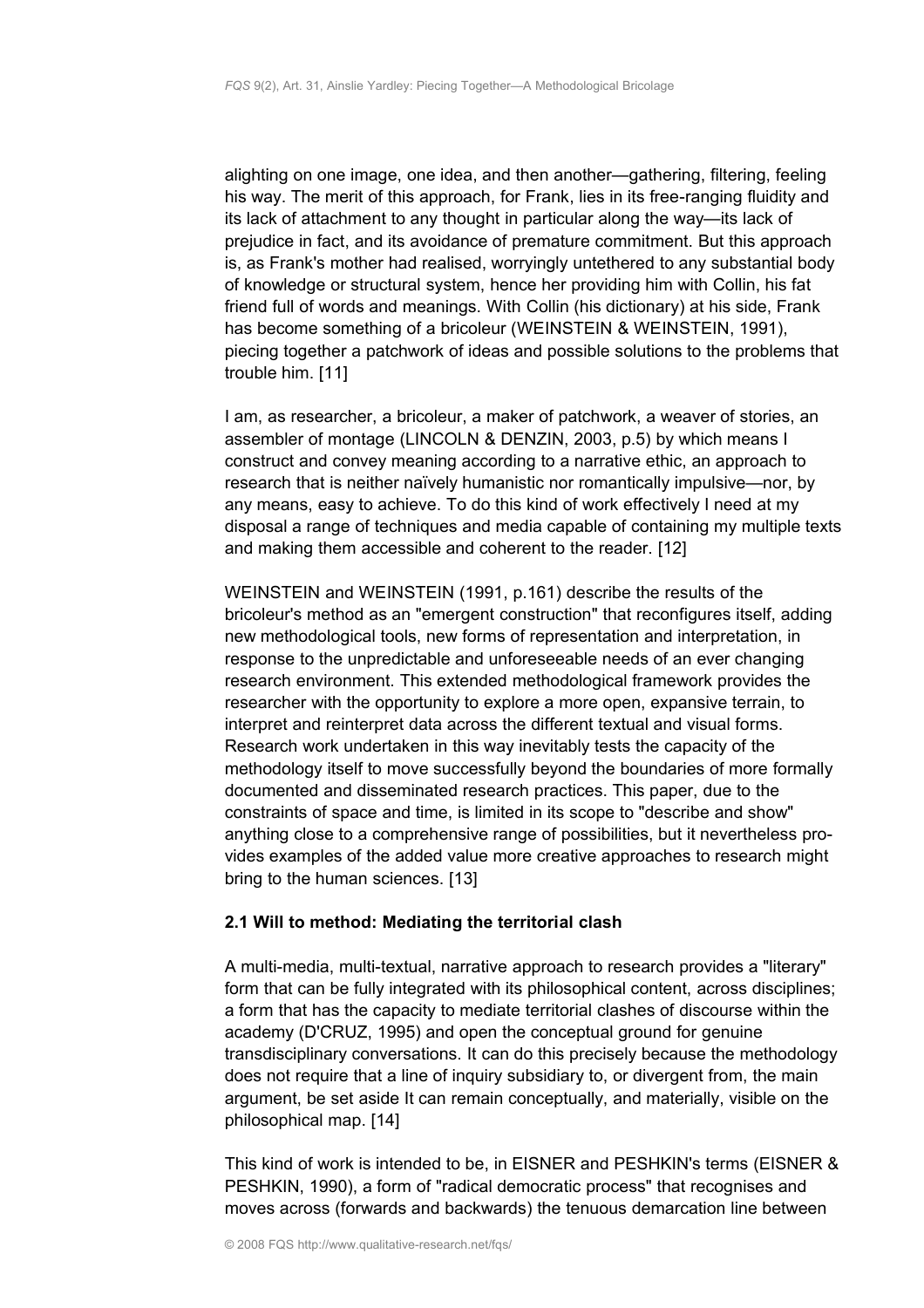disciplines and between the researcher and the researched, and recognises the possibility of residing simultaneously in more than one domain and being both the researcher and the researched at one and the same time. It is possible to include myself as both researcher and participant in my research through the inclusion of my own creative products. [15]

The way questions are framed and the processes used in inquiry are crucial here in any research undertaking. Roland BARTHES describes obsessional attitudes towards method as "greedy" and "demanding", and work which constantly proclaims its "will-to-method" as "ultimately sterile" if all the effort has been put into the method and nothing remains for the writing. "The researcher" he says, "insists that his text will be methodological, but this text never comes" (BARTHES, 1986, p.318). [16]

Equally important, BARTHES asserts, are the choices made concerning the structure and form in which a text is developed, fleshed out, and communicated. All language is symbolic, creating the "like enoughs" and the "as if it weres" (Carmen's Cosmology) that allow the products of one mind to be shared with another mind. In constructing whatever material text we may wish to share, however "scientific" in nature, we are weaving a fabric of fiction—aiming to tell a coherent story about the products emerging from the workings of our minds. In so doing we allow the contents of our minds to be, in some degree, perceived by others. In this the "perception", one's own or another's, is viewed as a text which can be constructed and interpreted in much the same way that a work of fiction can be (DENNETT, 1991, 1996). [17]

The structure of the text and the form and style of the writing contribute considerably to textual richness. For example, the structure MERLEAU-PONTY gave his texts mimics his phenomenological argument—ideas growing and developing, coiling back on themselves; a structural writing of the spiral in *The Phenomenology of Perception* (MERLEAU-PONTY, 1962). The experience of reading his works, the phenomenon of the reading, becomes structurally part of the discourse. Martha NUSSBAUM asks us how one should write, claiming that, "(l)iterary form is not separable from philosophical content, but it is, itself, a part of content—an integral part, then, of the search for and the statement of truth (NUSSBAUM, 1990, p.3). [18]

## <span id="page-7-0"></span>**3. Conclusion**

We return to our starting point and to David SILVERMAN's concerns about how we might use creative processes and narrative inquiry in social science research. James JOYCE wrote of his protagonist in *Portrait of the Artist as a Young Man.*

"His thinking was a dusk of doubt and selfmistrust lit up at moments by the lightnings of intuition, but lightnings of so clear a splendour that in those moments the world perished about his feet as if it had been fireconsumed: and thereafter his tongue grew heavy and he met the eyes of others with unanswering eyes for he felt that the spirit of beauty had folded round like a mantle and that in reverie at least he had been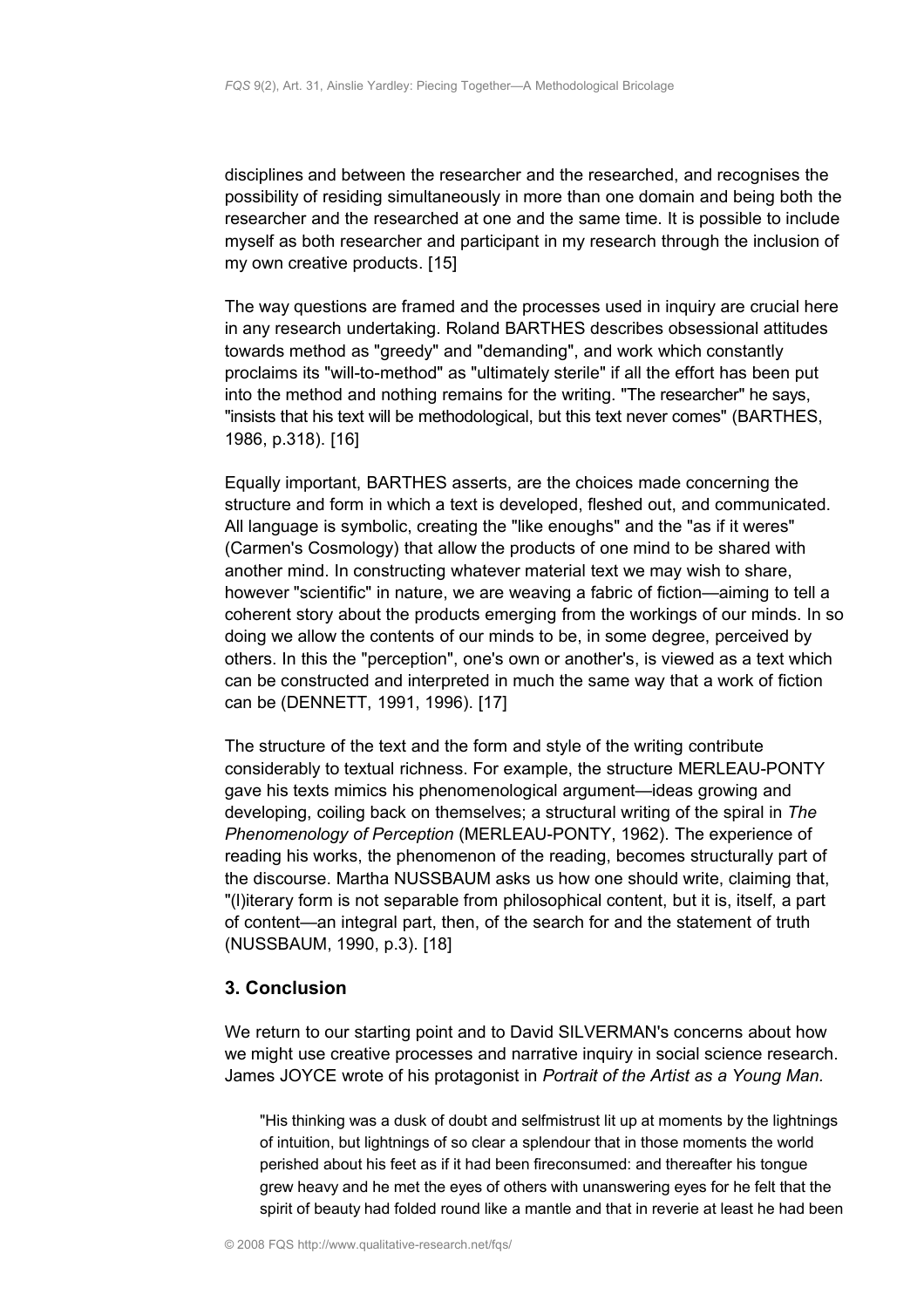acquainted with nobility. But, when this brief pride of silence upheld him no longer, he was glad to find himself still in the midst of common lives, passing his way amid the squalor and noise and sloth of the city fearlessly with a light heart." (JOYCE & ANDERSON, 1977, p.148) [19]

The narrative, multi-textual turn does bring with it the potential for a "dusk of doubt" to enter the academy's thinking at the precise moment when a researcher has been lit up "by the lightnings of intuition" as they build new pathways in research. It would seem that SILVERMAN's problem with, and his mistrust of this use of narrative (in which he is not alone), lies with the undifferentiated "narrative" emerging from the in-depth interview, in which a research participant's recorded "story" is presented as an interpretive text in its own right. This kind of text goes only part of the way to achieving its goal, if the goal is to reveal more than the "off the cuff" story of a life. For both SILVERMAN and BARTHES, the methodology must have a point of arrival. [20]

If we are not to have the discursive world "perish" about our professional feet when we are testing challenging methodologies, it is important that the rigour applied to narrative methodologies provides a "literary" form that is not divorced from its philosophical content. In the context of this article, for example, the AIDS QUILT, Carmen's Cosmology, Frank's Train of Thought, and all other texts included need to genuinely enhance the capacity of the meta-text to communicate more broadly and with greater depth about multi-textual narrative research. The form must remain an integral part of the search for, and the statement of, narrative truth. If we attend to the aesthetic and structural detail of that task, there is no reason why we shouldn't emerge from our scholarly reveries to find ourselves still in the midst of common academic and creative life, approaching each new philosophical question "fearlessly" and "with a light heart". [21]

Two "characters" appear in this exploration of piecing together a methodological bricolage, two fictional friends in fact, Carmen de Terremond, a Kings Cross private detective, and Frank Erne, her indomitable sidekick. It is fitting to finish with some biographical information for the reader, to flesh out to a degree their role in this story. [22]

## **Biographical notes**

*Frank Erne* was born on a particularly cold morning on the 29th of May. The year he was born is unclear, Frank can't remember ever having known it. He is around 30 years old. Frank spends each and every birthday taking a ferryboat ride from Circular Quay to Watson's Bay, sometimes with his friend Shirley, and on one occasion with his Aunt Beryl. He eats fish and chips on the retaining wall by the yacht club, then walks up to The Gap and back again, down through the village lanes. This birthday tradition was instituted (by Frank's mother) when he was three years old. The first, and only, time he ever encountered his father. It has always been the happiest day of his year. Frank was a placid, cheerful child, spending his early years with his mother in a flat in the inner city Sydney suburb of Kings Cross (notorious then, as now, as the city's premier red light district). Frank's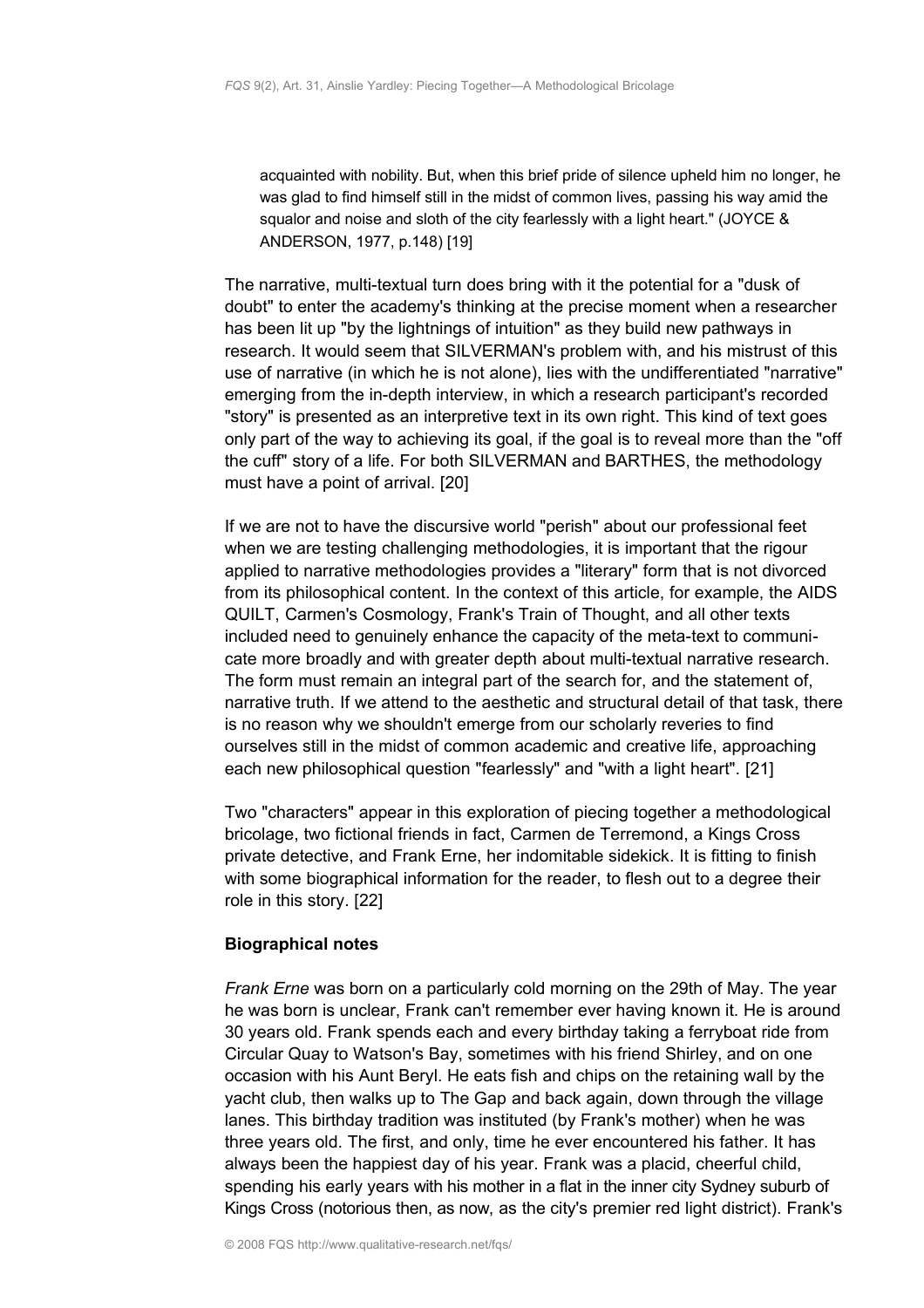mother had a stimulating intellectual life, an appalling sense of judgement with relationships, and many interesting friends. An artist of some talent, she gave up her painting to focus on educating Frank about anything and everything that ignited his interest. He was home schooled. Frank made many friends in The Cross, including Serge, the pavement artist, and a local private detective by the name of Carmen. [23]

When Frank's mother died his Aunty Beryl became his guardian and he moved into a boarding house near his old home. His intense grief for his mother subsided somewhat when Carmen took him on as her assistant and his days (and nights) became packed with problem solving. He eventually developed a close friendship with Shirley, another boarding house resident. He is dedicated to Shirley, Carmen, and his work and continues to pursue his intellectual interests when and wherever the opportunity arises. [24]

*Carmen de Terremonde* operates her detective business in the heart of Sydney's King's Cross. While she is a close friend of mine, she has never revealed to me how she came to own the agency she runs with the help of Frank Erne. Neither do I know anything about her life before she took up detecting. Her life currently, however, is an open book. She takes on the cases that others would consider too awkward, obscure, or unprofitable and does her best to discover the "essence of truth" beneath the layers of obfuscation, denial, and spin which she regularly encounters in her unusual caseload. She is of indeterminate age and looks like many one might encounter on an inner city Sydney street. [25]

### <span id="page-9-1"></span>**Acknowledgements**

I would like to acknowledge and sincerely thank my regular creative collaborator, John BAILEY, for his invaluable insights and technical support.

## <span id="page-9-0"></span>**References**

Barthes, Roland (1986). *The rustle of language*. Oxford: Basil Blackwell.

D'Cruz, Glenn (1995). From theatre to performance: constituting the discipline of performance studies in the Australian academy. *Australasian Drama Studies*, *26*, 36-50

Dennett, Daniel C. (1991). *Consciousness explained* (1st ed.). Boston: Little, Brown.

Dennett, Daniel C. (1996). *Kinds of minds: Towards an understanding of consciousness*. London: Weidenfeld & Nicolson.

Eisner, Elliot W. & Peshkin, Alan (1990). *Qualitative inquiry in education: The continuing debate*. New York: Teachers College Press.

Gardner, Howard (1985). *The mind's new science: a history of the cognitive revolution*. New York: Basic Books.

Joyce, James & Anderson, Chester G. (1977). *A portrait of the artist as a young man.* Harmondsworth: Penguin.

Ledbetter, Mark (1996). *Victims and the postmodern narrative, or, doing violence to the body: An ethic of reading and writing.* New York: St. Martin's Press.

Merleau-Ponty, Maurice (1962). *Phenomenology of perception*. London: Routledge.

Nussbaum, Martha C. (1990). *Love's knowledge: Essays on philosophy and literature*. New York: Oxford University Press.